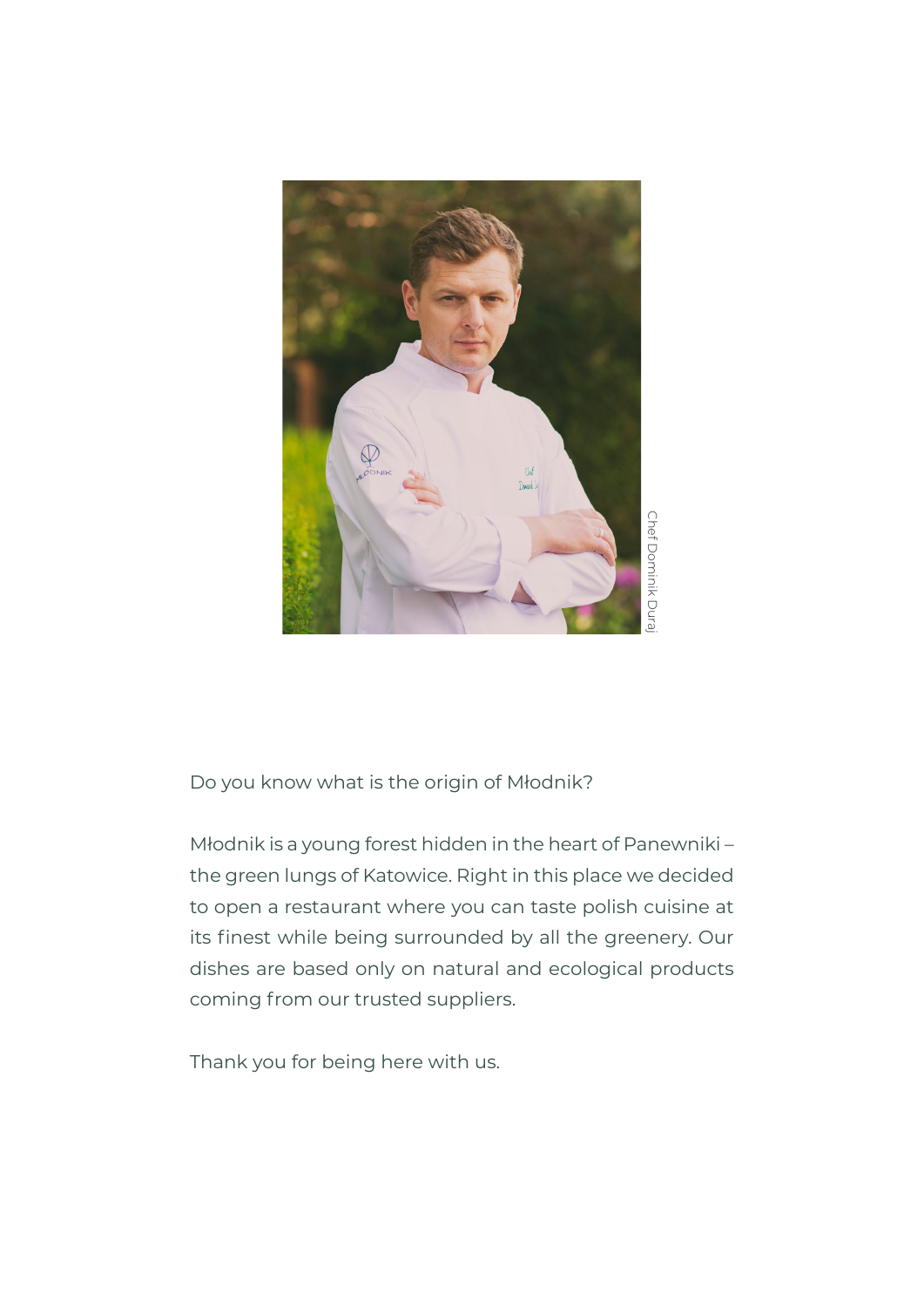| <b>BREAKFASTS</b> (served on weekends from 9:00 to 12:00)                                                      |                 |
|----------------------------------------------------------------------------------------------------------------|-----------------|
| <b>GRANOLA</b><br>homemade granola / forest honey / yoghurt from a local dairy /<br>fresh fruit                | 19Zt            |
| <b>BAKERY BASKET 2 PERSONS</b><br>home baked bread / fruit jam / vegetable paste / herbal cottage<br>cheese    | 25Zt            |
| SLICE OF BREAD WITH TROUT<br>sourdough wheat bread / avocado / smokehouse trout / egg<br>pocher                | 27Zt            |
| <b>BLACK PUDDING</b><br>Lipowska blood sausage / fried egg / smoked bacon / shallot /<br>pickled mustard       | 25Zt            |
| SZAKSZUKA BY MŁODNIK<br>boiled egg / fresh raspberry tomato sauce / grilled white<br>sausages / spinach leaves | 26 ZŁ           |
| Prosecco with breakfast                                                                                        | 97 <sup>k</sup> |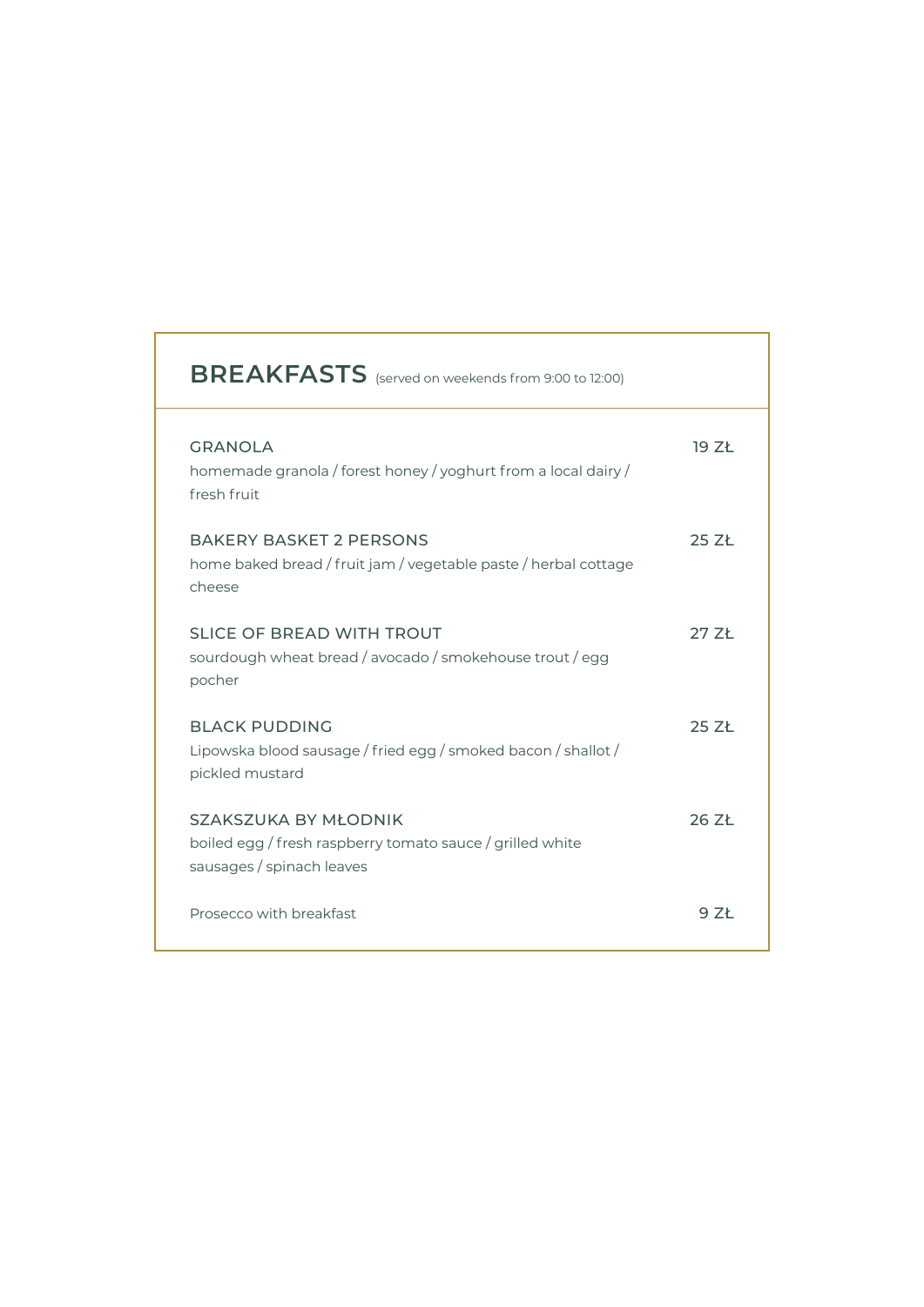| <b>STARTERS</b>                                                                                                          |                   |
|--------------------------------------------------------------------------------------------------------------------------|-------------------|
| <b>MARINATED TOMATO BUFFALO</b><br>raspberry consomme / fennel oil / crème fraîche / shallot /<br>roasted pine nuts      | 24 ZŁ             |
| KASHUBIAN TROUT FROM A SMOKEHOUSE<br>homemade challah with sea salt / horseradish cheese / fresh<br>and marinated radish | 26.7 <sup>k</sup> |
| <b>BEEF SIRLOIN TARTARE</b><br>confit yolk / pickled mustard / pickled cucumber / pickled<br>blueberries / fresh lovage  | 38 ZŁ             |

# **SALADS**

| <b>CHICKEN LETTUCE</b>                                                | 36 Zł |
|-----------------------------------------------------------------------|-------|
| smoked chicken / aioli with roasted garlic / spicy cherry in chilli / |       |
| Polish farm cheese / croutons / bacon / romaine lettuce               |       |
| AVOCADO LETTUCE                                                       |       |
| Strawberry salsa with coriander and chilli / fresh avocado /          | 37 Zł |
| roasted pistachios / fresh radish / butter lettuce                    |       |
|                                                                       |       |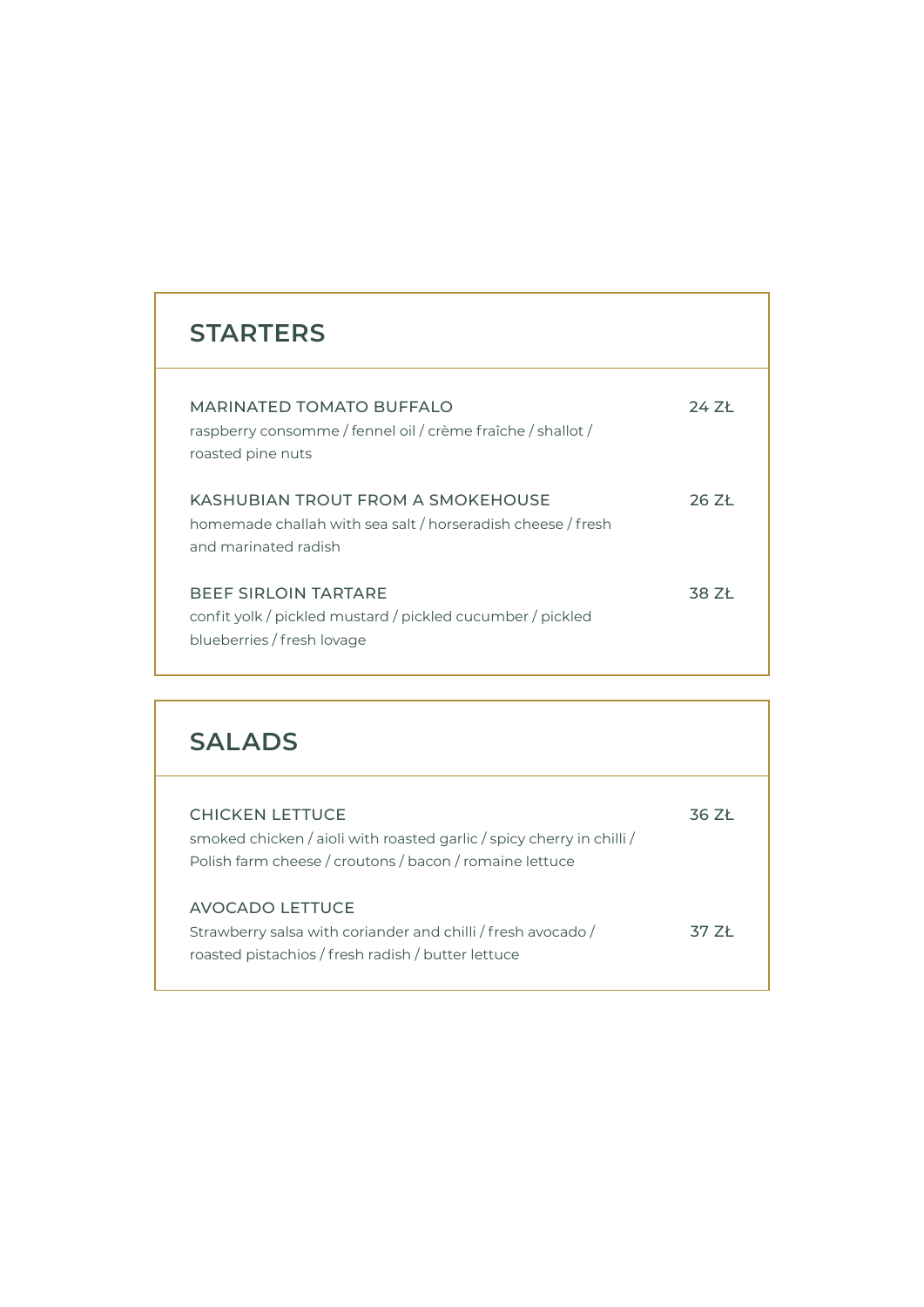# **SOUPS**

| <b>SPICY FISH SOUP</b>                                         | 27 ZŁ |
|----------------------------------------------------------------|-------|
| fish stock with raspberry tomatoes / salmon from Pure Salmon   |       |
| farming / calamari / fresh coriander / fennel / lemongrass     |       |
|                                                                |       |
| <b>CHICKEN BROTH</b>                                           |       |
| roasted chicken and vegetables broth / young grilled cabbage / | 18 ZŁ |
| chanterelles / egg pocher                                      |       |

| <b>MAIN DISHES</b>                                                                                                                               |       |
|--------------------------------------------------------------------------------------------------------------------------------------------------|-------|
| ROASTED CAULIFLOWER STEAK<br>caramelized cauliflower purée / pickled chanterelle salsa / fried<br>spinach leaves                                 | 37 ZŁ |
| DUMPLINGS WITH CHEESE AND BEETROOT<br>white cheese / beetroot baked in salt / pickled beetroot / crème<br>fraîche / roasted butter / grated feta | 35 ZŁ |
| <b>CLAM &amp; SHRIMP RAGU</b><br>roasted tomato and pepper sauce / green parsley oil / celery / spi-<br>nach leaves / homemade bread             | 55 ZŁ |
| <b>HALIBUT</b><br>roasted halibut fillet / grilled asparagus / buttermilk / fennel oil                                                           | 69 ZŁ |
| PORK LOIN WITH BONE<br>bread crunch / fried egg / lazy dumplings / low-salt cucumbers<br>with mint / hollandaise sauce                           | 46 ZŁ |
| RABBIT LEGS<br>marinated red cabbage with currants and horseradish / potato<br>croquette / poultry demi-glace                                    | 49 Zł |
| <b>SIRLOIN STEAK</b><br>smoked potato / homemade herbal cheese / green beans with<br>burnt butter / veal demi-glace                              | 95 ZŁ |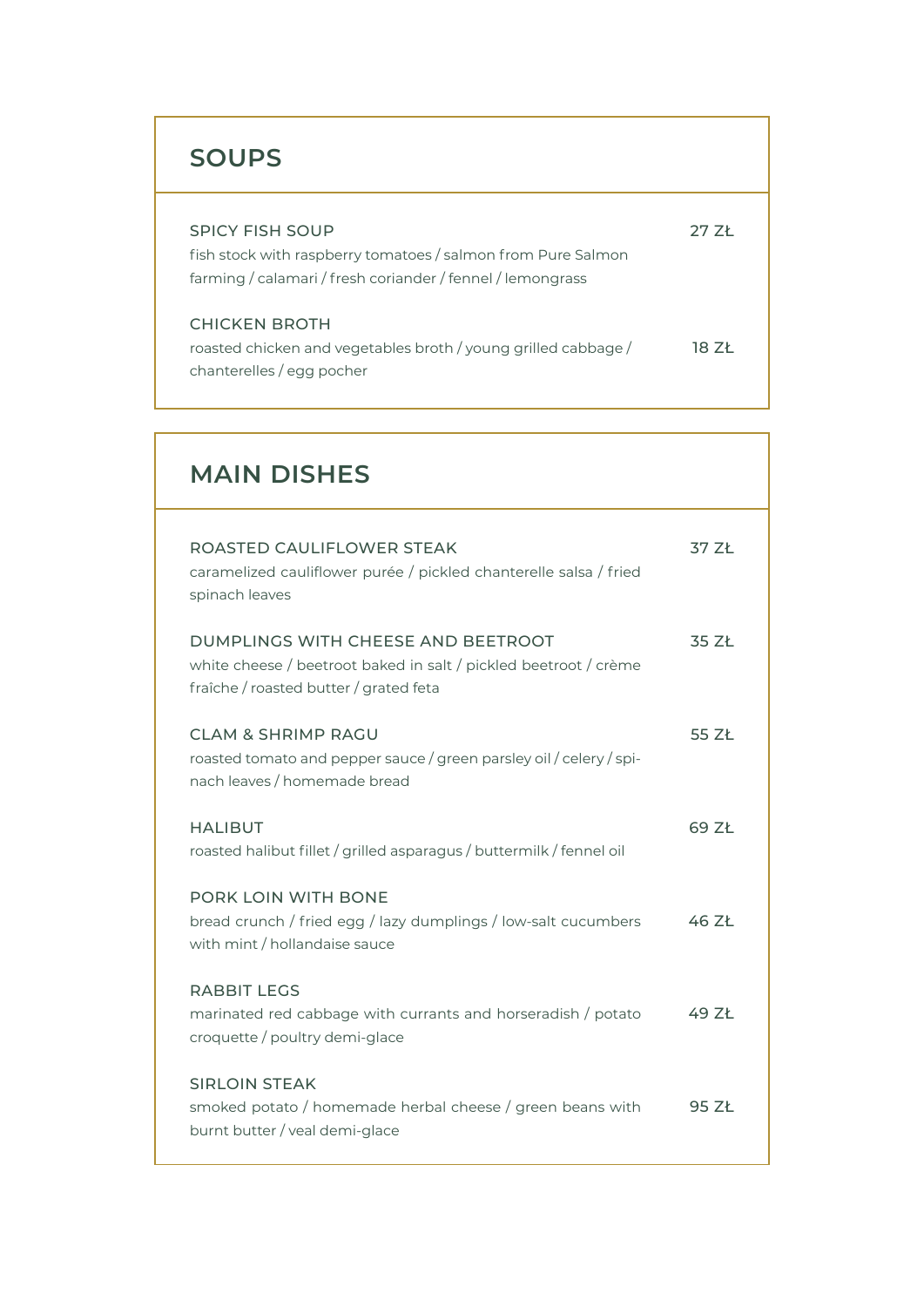## **EXTRAS**

| Dumplings with truffles                        | 16 ZŁ |
|------------------------------------------------|-------|
| Composition of lettuces with vinaigrette sauce | 14 ZŁ |
| Grilled vegetables with Hollandaise sauce      | 16 ZŁ |
| Smoked potatoes with homemade herb cheese      | 14 7ł |

| <b>KIDS MENU</b>                                                              |                   |
|-------------------------------------------------------------------------------|-------------------|
| <b>CHICKEN BROTH</b><br>roasted chicken and vegetables broth / poured noodles | 11.7 <sub>k</sub> |
| <b>LAZY DUMPLINGS</b><br>fresh fruit / vanilla sauce / roasted butter         | 21 Zł             |
| <b>HOMEMADE PASTA</b><br>raspberry tomato sauce / grilled chicken fillet      | 23.7 <sup>k</sup> |

# **DESSERTS**

| Selection of our ice cream and sorbets / fresh fruit / crumble with<br>hazelnut     | 23.7 <sub>k</sub> |
|-------------------------------------------------------------------------------------|-------------------|
| Strawberry tartare / passion fruit cream / almond crumble /<br>buttermilk ice cream | 23 ZŁ             |
| Chocolate mousse / chocolate Sable / raspberry jam / yoghurt ice<br>cream           | 23 ZŁ             |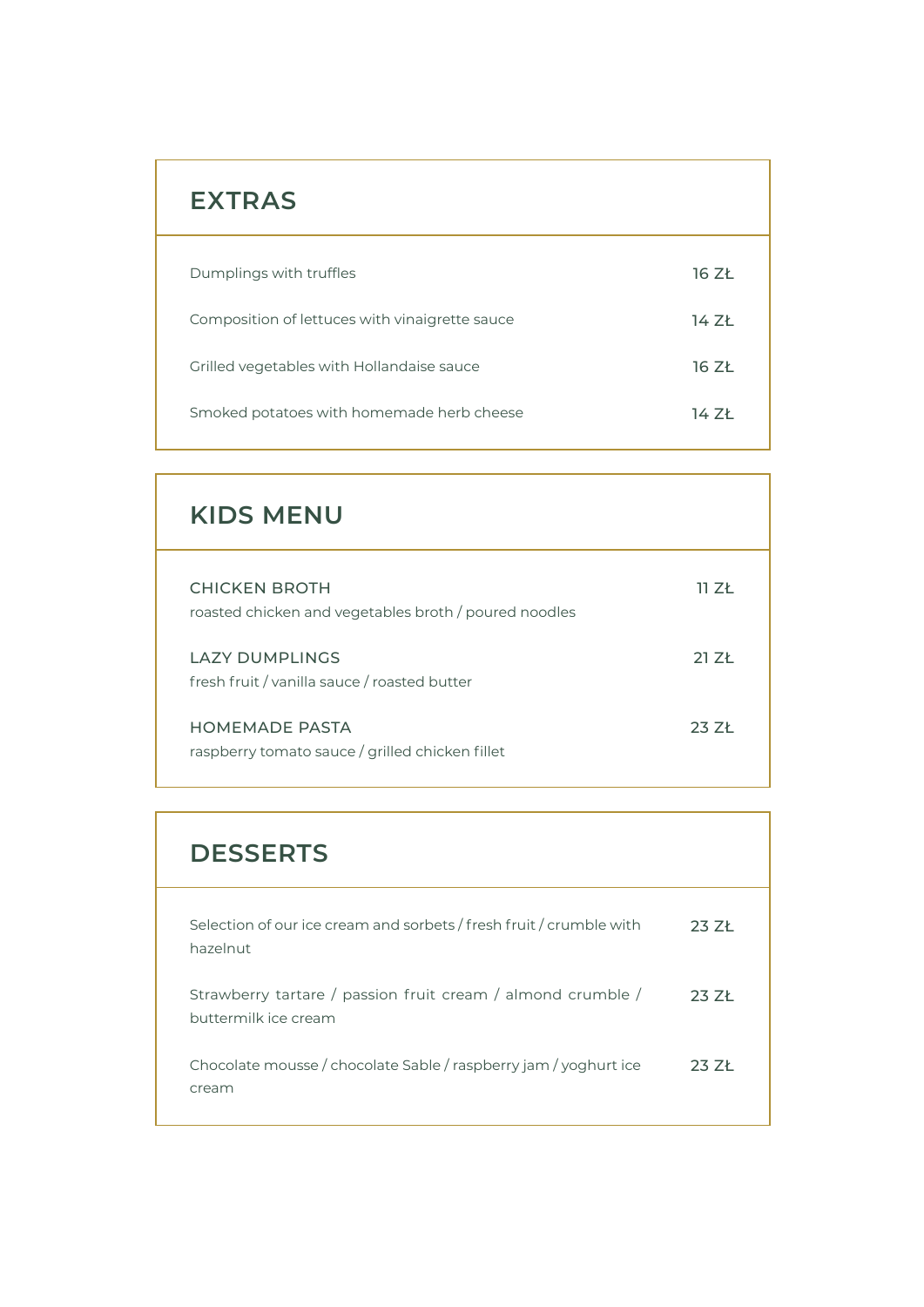| <b>COLD DRINKS</b>                                                                                                                                                     |       |
|------------------------------------------------------------------------------------------------------------------------------------------------------------------------|-------|
| <b>SEASONAL LEMONADE</b><br>seasonal cordial / water / mint                                                                                                            | 14 ZŁ |
| <b>HONEY LEMONADE</b><br>honey / lime / water / mint                                                                                                                   | 14 ZŁ |
| Cisowianka still / sparkling 0,3 l                                                                                                                                     | 7 ZŁ  |
| Cisowianka still / sparkling 0,7 l                                                                                                                                     | 13 ZŁ |
| Cisowianka Perlage 0,33 I can                                                                                                                                          | 8 ZŁ  |
| Cisowianka Perlage 0,7 l                                                                                                                                               | 15 ZŁ |
| Carafe of water with fruit 11                                                                                                                                          | 15 ZŁ |
| Carafe of fruit juice 11                                                                                                                                               | 15 ZŁ |
| Coca-Cola 0,25  <br>Coca-Cola Zero 0,25 l<br>Sprite 0,25 l<br>Fanta 0,25 l<br>Kinley 0,25 l<br>Kinley Bitter Lemon 0,25 l<br>Kinley Bitter Rose 0,25 l<br>Cappy 0,25 l | 8 ZŁ  |
| Fresh fruit juice                                                                                                                                                      | 17 ZŁ |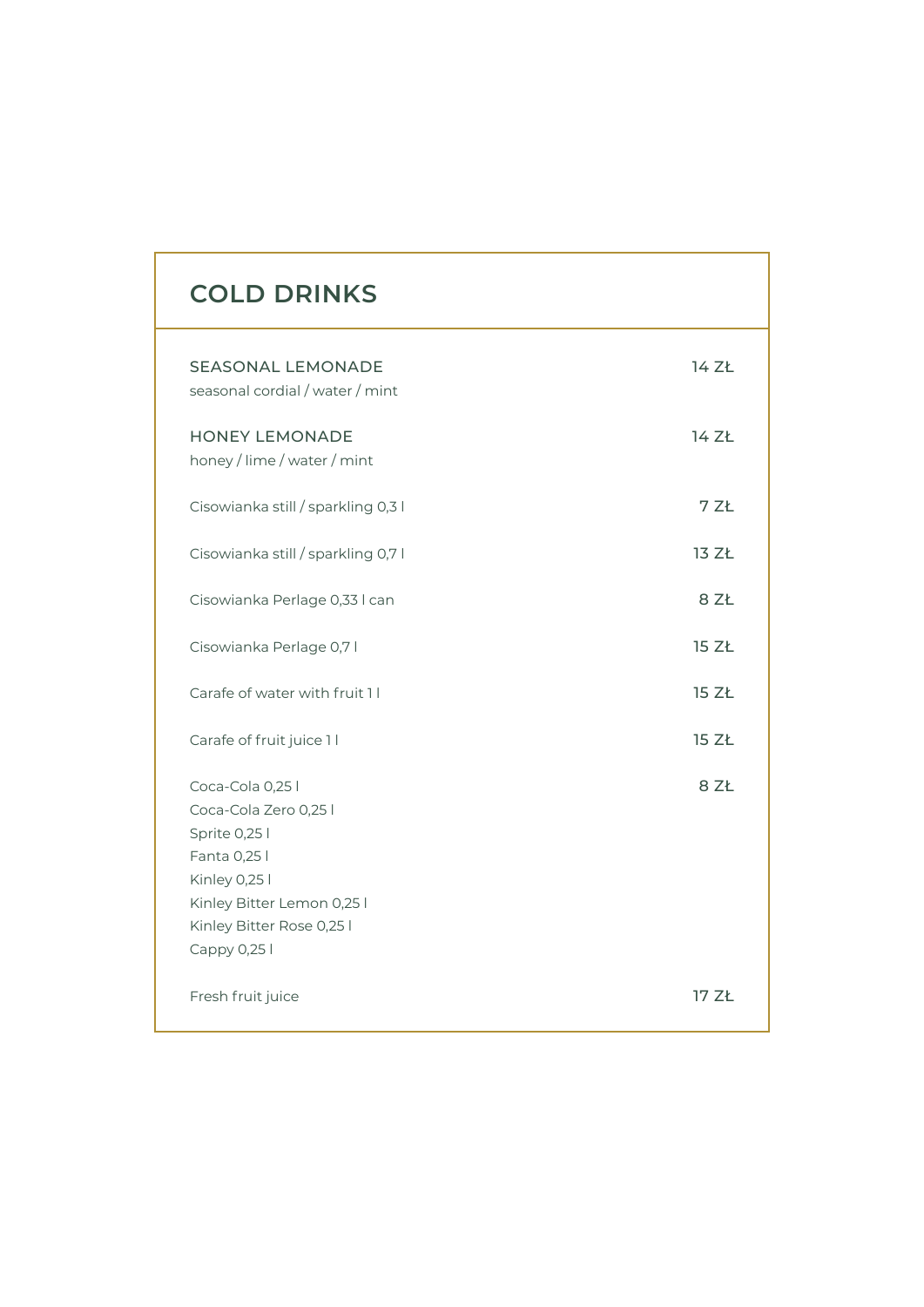| $TEA$ We serve leaf tea in a brew of 350 ml.                                                                                                                          |                   |
|-----------------------------------------------------------------------------------------------------------------------------------------------------------------------|-------------------|
| <b>ENGLISH BREAKFAST</b><br>Ingredients: Ceylon black tea, Assam black tea                                                                                            | 11.7 <sub>k</sub> |
| <b>EARL GREY</b><br>Ingredients: Ingredients: Ruhuna Ceylon black tea, jasmine flo-<br>wers, bergamot oil from southern Italy                                         | 11.7 <sup>k</sup> |
| <b>CHINESE SENCHA</b><br>Ingredients: Chinese green tea                                                                                                               | 11Zt              |
| <b>FRUITY SWEET MANGO</b><br>Ingredients: pineapple, mango, apple, orange, strawberries, ma-<br>rigold flowers, aroma, safflower                                      | 11Zt              |
| ROOIBOS ZANZIBAR<br>Ingredients: green rooibos, lemon slices, red and white pepper,<br>cloves, pieces of mango, ginger, cinnamon, vanilla, rose and cactus<br>flowers | 11.7 <sup>k</sup> |

| <b>COFFEE</b>            |                   |
|--------------------------|-------------------|
|                          |                   |
| Espresso                 | 7 ZŁ              |
| Espresso Doppio          | 9Zt               |
| Espresso Tonic           | 14 ZŁ             |
| Cappucino                | 11.7 <sub>k</sub> |
| Latte Macchiato          | 13 ZŁ             |
| Flat White               | 13 ZŁ             |
| Black coffee             | 10 ZŁ             |
| White coffee             | 10 ZŁ             |
| Iced coffee - seasonally | 15 ZŁ             |
|                          |                   |
| Soy milk or lactose-free | $+2$ ZŁ           |
|                          |                   |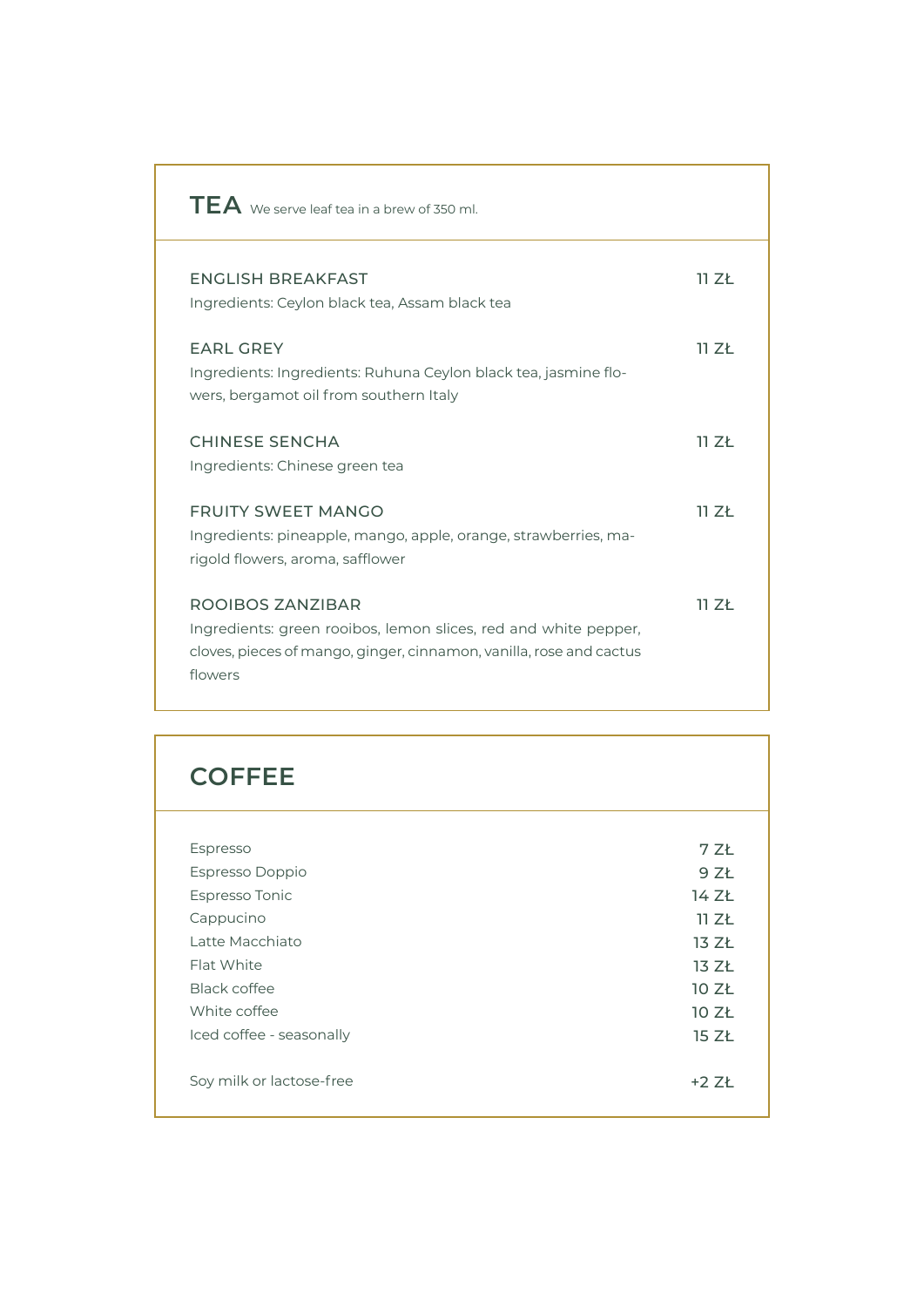# **BEER**

All beers are brewed according to traditional recipes, only from selected barley and wheat malts and the highest quality Polish and German hops. The quality of the beer is guaranteed by crystal clear mountain water taken from the intake in Porąbka.

| LANE                          |       |
|-------------------------------|-------|
| Dziedzice Lager 0,4 l         | 12 ZŁ |
| Dziedzice Marcowe 0,4 l       | 13 ZŁ |
| Dziedzice Weizen 0,5 l        | 15 ZŁ |
| Dziedzice non-alcoholic 0,4 l | 13 ZŁ |
| <b>BUTELKA</b>                |       |
| Dziedzice Gejpfrut 0,5 l      | 14 ZŁ |
| Dziedzice Koźlak 0,5 l        | 15 ZŁ |
| Dziedzice AIPA heirs 0,5 l    | 15 ZŁ |

| <b>WINES</b>    |       |
|-----------------|-------|
| Draft wine 0,5l | 29 ZŁ |
| Draft wine 1    | 52 ZŁ |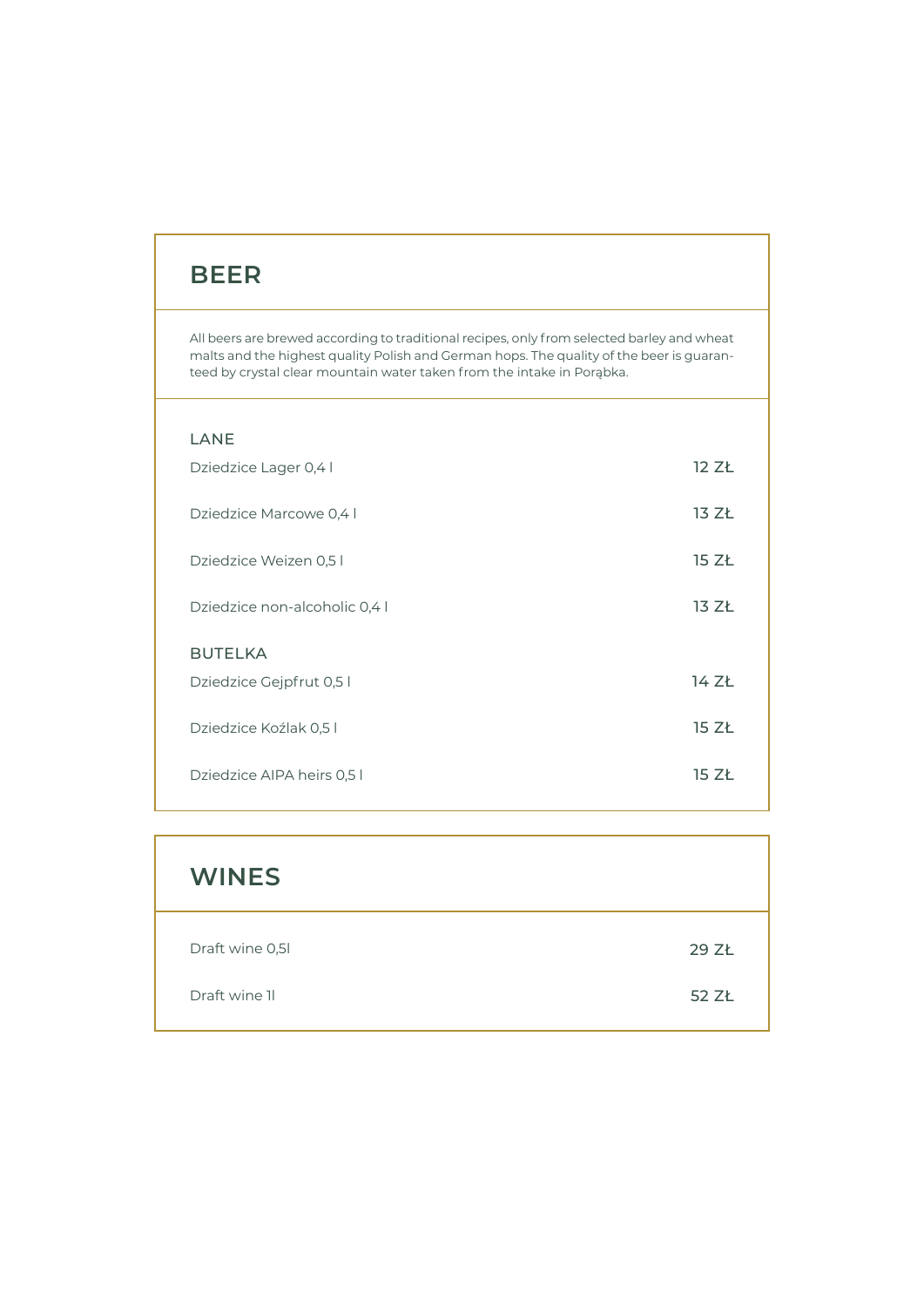# **COCKTAILS – MLODNIKS**

| <b>GYN</b><br>Beefeater / Soda Pai Mu Tan / Wermut Karpano            | 23 ZŁ |
|-----------------------------------------------------------------------|-------|
| <b>IBISZEK</b><br>Ostoya infused with hibiscus / lemon cordial / soda | 22 ZŁ |
| LIL B<br>Lillet Blanc / Tonic Rose / raspberry cordial                | 22 ZŁ |
| <b>RUMSKI</b><br>Worthy Park / honey / mint / lime                    | 25 ZŁ |
| <b>TEKIELNY</b><br>Rooster / cordial with red fruit / Tonic           | 24 7ł |

| <b>COCKTAILS - CLASSICS</b>                                                          |         |
|--------------------------------------------------------------------------------------|---------|
| <b>FRENCH 75</b><br>gin / lemon / sugar / prosecco                                   | $237+$  |
| <b>OLD CUBAN</b><br>dark rum / lime / sugar / mint / prosecco                        | 22Zt    |
| <b>SCOTCH AND SODA</b><br>Chivas 12YO / lemon cordial / sparkling water              | $22Z +$ |
| PORNSTAR MARTINI<br>vanilla infused vodka / passion fruit / lemon / sugar / prosecco | 25Zt    |
| <b>PALOMA</b><br>tequila / grejpfurt soda / lime / brine                             | 24 ZŁ   |
| ask the bartender for other classics                                                 |         |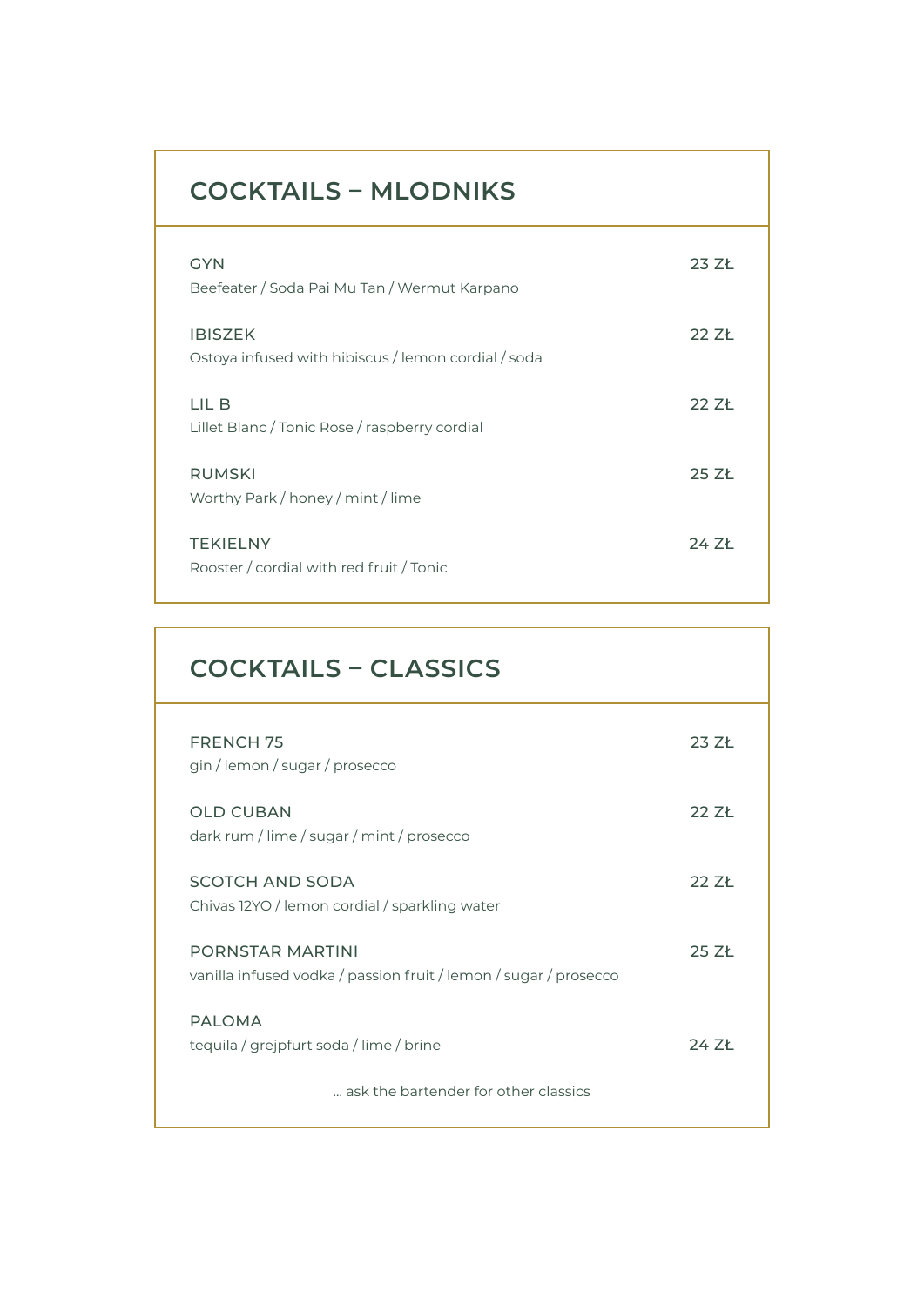## **WHITE WINES** TURNAU SOLARIS 2019 Country: Poland Region: West Pomeranian Voivodeship A dry wine made from native grapes, made from the Solaris variety. The smell resembles a juicy orange and ripe melon. In the mouth there is an intense citrusiness of grapefruit and apple, crisp acidity. It goes well with white meat, fish or cheese. PORTA 6 VINHO VERDE 2020 Country: Portugal Region: Minho Perfect for summer, the so-called green wine is a blend of three varieties typical of the region, 50% Loureiro, 40% Trajadura and 10% Arinto. Very bright color with greenish reflections. The aroma is full of tropical fruits and flowers. The taste is pleasantly fresh, with a delicately marked sweetness. A great wine for long summer days. We recommend it with a raspberry!

## WEINBIET RIESLING CLASSIC 2019

Kraj: Germany

Region: Pfalz

A very nice, juicy Riesling. Delicate, with a clearly perceptible peach and a smuggled touch of sweetness that gives it a unique softness. Perfect for an aperitif, but also goes well with fresh vegetable salads, poultry and fish.

### GRÜNER VELTLINER CHÁTEAU LEOPOLD 2020

Country: Austria Region: Kremstal

A vine from our Austrian friends' vineyard located in the Krustetten area in north-east Austria. It is a well balanced and smooth vine. The main characteristic of this vine is fresh and juicy acidity which makes it a perfect choice for hot summer days.

### PACO & LOLA NO 12 ALBARINO 2020 Country: Spain Region: Rias Baixas A light and cute version of the noble Albarino which is considered to be one of the best white strains in Spain. Aromatic wine with a scent of peaches 109 ZŁ

and citrus. In the mouth fresh, fruity, with good acidity, perfect balance and a long aftertaste. Perfect for light salads, fish and solo tasting on a hot day. 139 ZŁ

69 ZŁ

glass 15 zł

89 ZŁ

99 ZŁ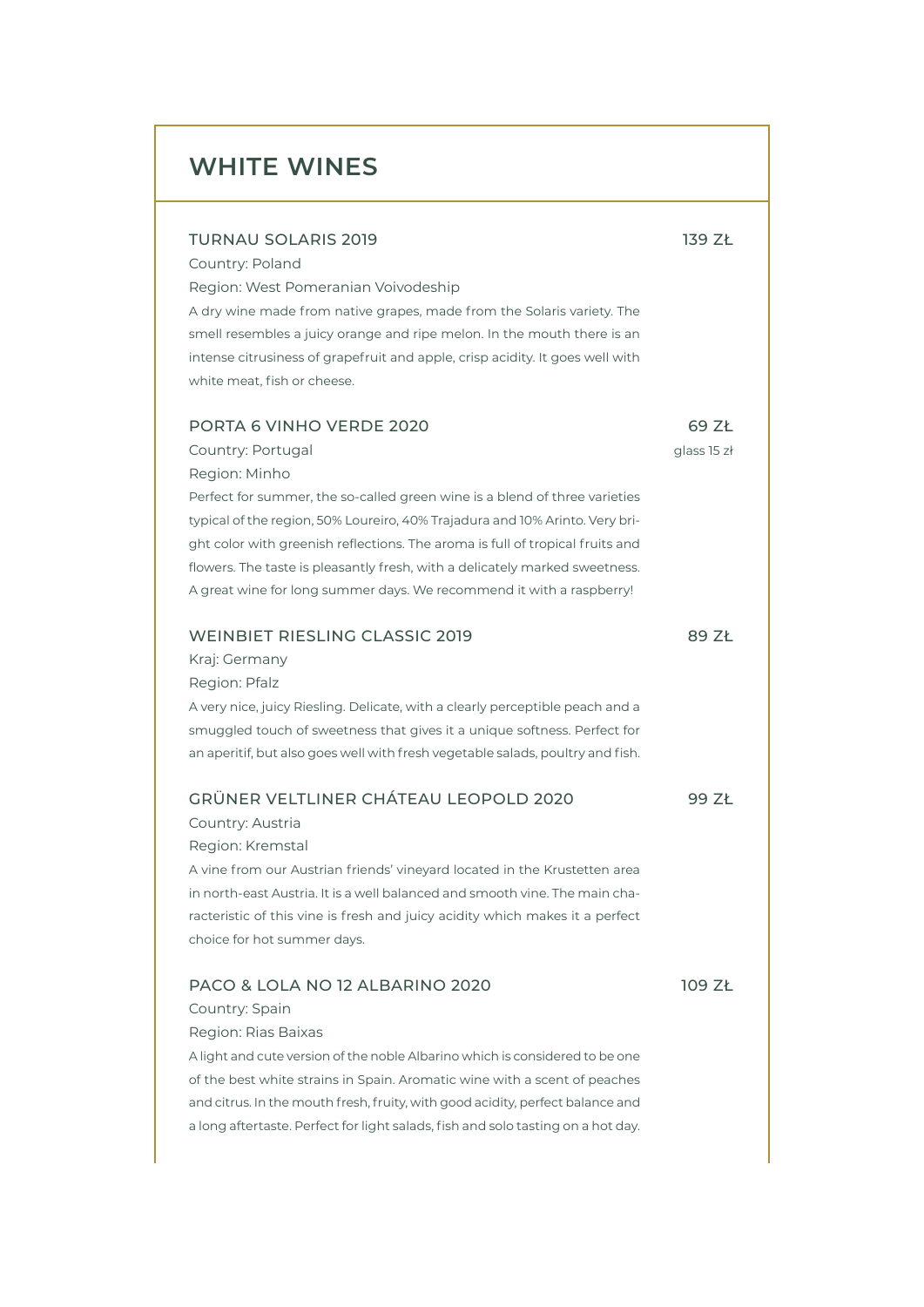## DON DAVID RESERVE CHARDONNAY 2019

Country: Argentina

Region: Calchaqui Valley

100% Chardonnay. Part of the wine was aged in oak barrels for 6 months. The bouquet is a composition of tropical fruit, apples, honey, vanilla and butter. The taste is soft and round, with a fresh and well-balanced acidity. We smell peaches, apples and walnuts.

### WAIPARA WEST TWO TERRACE WHITE SAUVIGNON BLANC 2020

139 ZŁ

Country: New Zealand

Region: Waipara

For this Sauvignon Blanc, only very ripe grapes were harvested by hand from the best clay soils. The wine was aged in steel tanks, thanks to which it retained an extremely fresh and wonderful taste. This wine is distinguished by a bright, straw color and aromas of lychee, melon, grapefruit with a pleasant minerality. Delicate in the mouth, with a citrus aftertaste.

## **CHAMPAGNE**

### MUMM CORDON ROUGE

G.H. Mumm Cordon Rouge Brut is made from a subtle blend of wines from over 110 of the best Champagne vineyards. Carefully selected grape varieties are used for its production: Pinot Noir giving structure, intensity and strength, Pinot Meunier giving a fruity bouquet and refreshment, Chardonnay complementing the whole with finesse and elegance.

#### PERRIER-JOUËT GRAND BRUT

Grand Brut is a very elegant dry champagne and an excellent introduction to the floral, intense and sophisticated style of Maison. The champagne enchants with its vivid, light yellow color and the balanced and elegant aroma of flowers and fruit with a pleasant, bread-like and bakery flavor - so characteristic of the best champagnes.

#### PERRIER-JOUËT BELLE EPOQUE 2006

Perrier-Jouët Belle Epoque is a vintage, dry and stylish champagne with the aroma of white flowers and a subtle hint of fruit and ginger. Fresh, mild, with perfectly balanced acidity. Perrier-Jouët champagne is one of the most exclusive and prestigious champagnes in the world, characterized by lightness and a round, silky taste.

399 ZŁ

289 ZŁ

1199 ZŁ

99 ZŁ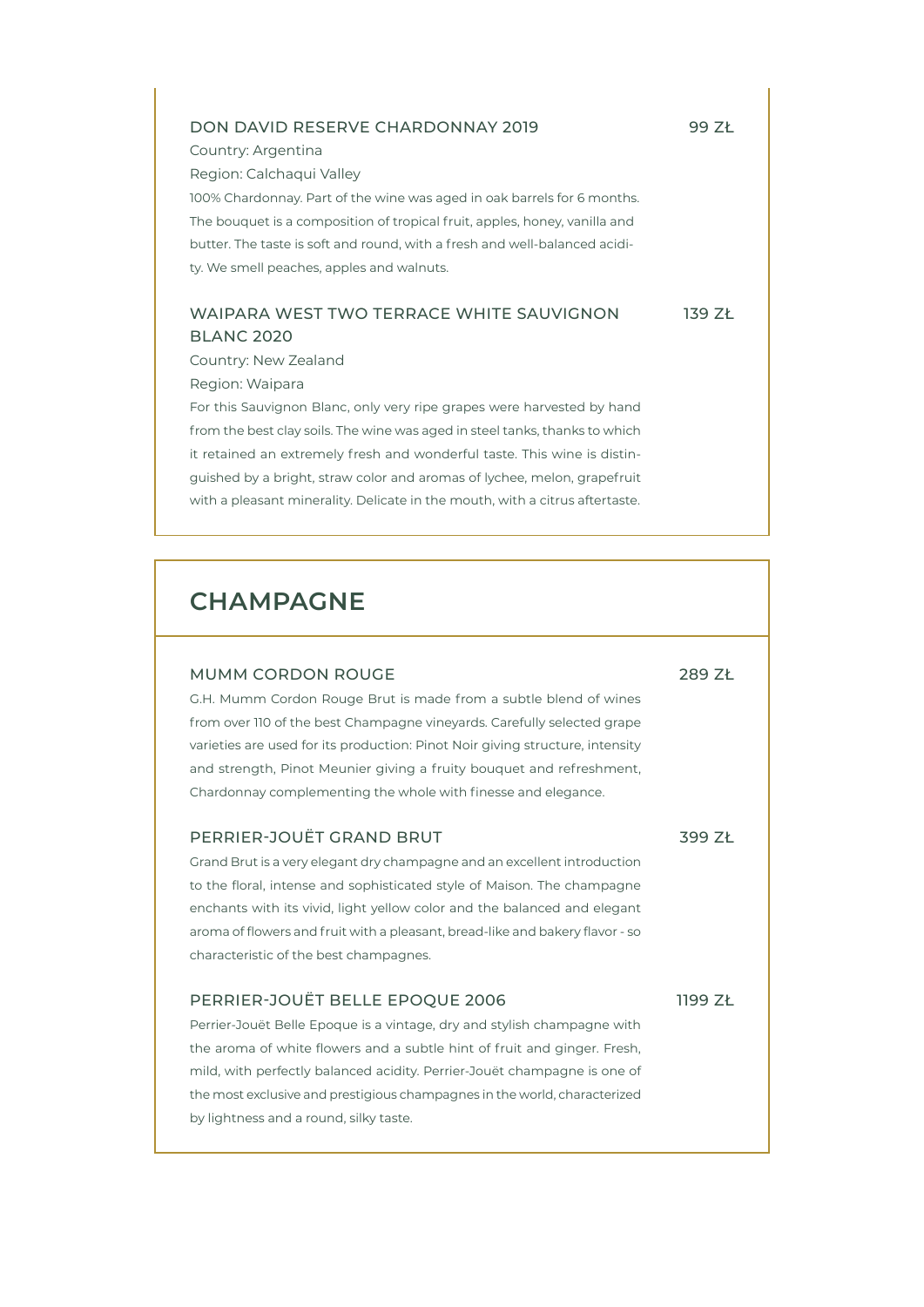| <b>TURNAU CABERNET 2019</b><br>Country: Poland<br>Region: West Pomeranian Voivodeship<br>A dry red wine of three Cabernet varieties. The fragrance carries the piqu-<br>ancy of green peppers and spices such as pepper, cloves and nutmeg. The<br>taste of a delicate tannin balances with the acidity of blackcurrant. It goes<br>well with red meat or duck.                                                                                                  | 139 ZŁ               |
|------------------------------------------------------------------------------------------------------------------------------------------------------------------------------------------------------------------------------------------------------------------------------------------------------------------------------------------------------------------------------------------------------------------------------------------------------------------|----------------------|
| <b>DON RAMON ARAGONESAS 2018</b><br>Country: Spain<br>Region: Aragon (DO Campo de Borja)<br>Wine made from two of the most important Spanish grape varieties: Gar-<br>nacha and Tempranillo. It matured for 3 months in American oak barrels.<br>Transparent, ruby color. The aroma is a composition of ripe red fruit, spices<br>and balsamic notes. The taste is soft and harmonious, with a long finish,<br>with a nicely marked tannin.                      | 75 ZŁ<br>glass 14 zł |
| BORGO DEL MANDORLO PRIMITIVO DI MANDURIA 2019<br>Country: Italy<br>Region: Puglia<br>Excellent Primitivo di Manduria with an intense purple color. A rich bouquet<br>with predominant notes of ripe, sweet, dark fruit. It has a full structure as<br>well as soft tannins and low acidity. Perfect for roasted and grilled meats<br>and game.                                                                                                                   | 139 ZŁ               |
| <b>BARONE RICASOLI CHIANTI DOCG 2019</b><br>Country: Italy<br>Region: Tuscany<br>Classic Chianti composed of Sangiovese (85%), complemented by Merlot<br>and Cabernet Sauvignon. It comes from the legendary producer who<br>co-created the Chianti recipe. Beautiful, intense ruby color. It smells like<br>cherries. In the mouth, light and fresh, with a pleasant tannin, as well as<br>a delicate stoneiness.                                               | 129 ZŁ               |
| <b>NAVAJAS RESERVA 2014</b><br>Country: Spain<br>Region: Rioja DOCa<br>A composition of Tempranillo (95%) and Mazuelo (5%), aged in American oak<br>barrels for a minimum of 12 months. Ruby red color with copper reflections.<br>The right balance and a perfect bouquet in which you can feel both the<br>ripe fruit and the vanilla and tuscan aromas. Strong and persistent on the<br>palate with a very distinct finish, giving a long, smooth aftertaste. | 149 ZŁ               |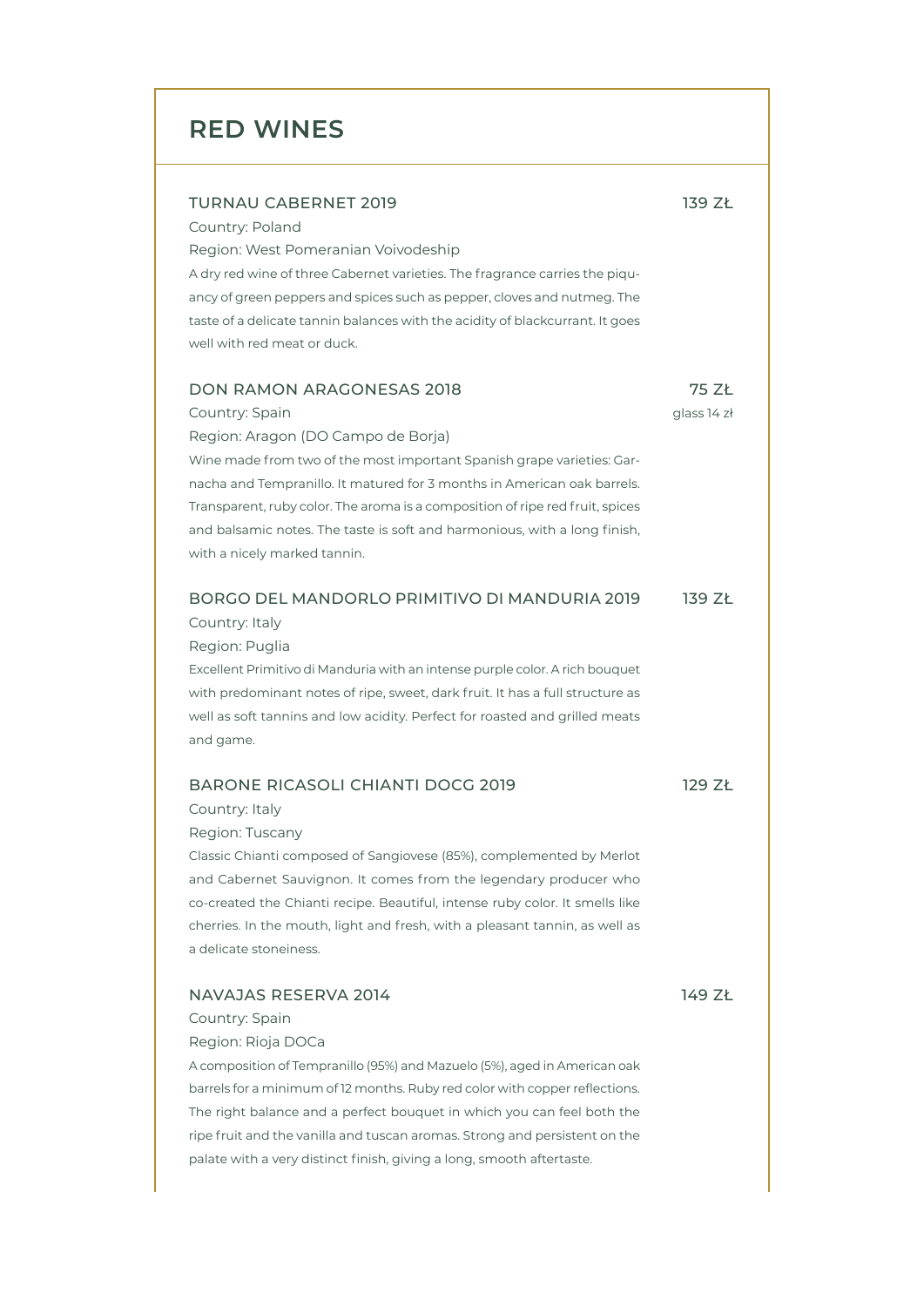### TENUTA VALLESELLE CORVINA RIPA MAGNA 2018

149 ZŁ

Country: Italy

Region: Veneto

A unique wine composed only of the best grapes of Corvin Veronese. Some of them were dried up to achieve better concentration. Aged in French and American barrels for 6 to 8 months. Saturated ruby color. The aroma of ripe jam cherries is very characteristic of the strain. Full and wonderfully soft in the mouth, with a long and lasting finish.

### DON DAVID RESERVE MALBEC 2019

139 ZŁ

Country: Argentina

Region: Calchaqui Valley

The wine is made of the highest-quality, hand-picked Malbec grapes. The wine was aged in barrels for 12 months. Shiny color, intense red with purple reflections. The bouquet is rich in aromas of plum jam, raisins and chocolate, with a gentle touch of tobacco. The taste is soft and harmonious, with a sweet, smooth tannin. We smell dried red fruit, chocolate and spices. The finish is long and lasting. This is a very elegant malbec, perfect for red meats, smoked meats and hard cheeses.

## **SPARKLING WINES**

| PROSECCO BOTTER                                                              | 79 ZŁ       |
|------------------------------------------------------------------------------|-------------|
| Country: Italy                                                               | glass 15 zł |
| Region: Veneto                                                               |             |
| Glera strain in its very nice version. Here we have a pleasantly refreshing, |             |

elegantly sparkling, dry but delicate wine. The aroma of the orchard fruit: apples and pears and white flowers. The taste is pleasant and crisp with a subtly marked sweetness.

### CLASSIQUE BRUT TURNAU

#### Country Poland

Region: West Pomeranian Voivodeship

The wine was created by a unique method of second fermentation in the bottle, which is also called the traditional method. This is how sparkling wines in the Champagne region are made. Classique Brut is a specific combination of finesse and classic. The combination of the three grape varieties is responsible for the presence of a fruit orchard in the nose. Tempting, vibrating sparkling brings citrus refreshment, and the delicate chalk background gives the wine an impression of salty. The whole is finished with a creamy finish, followed by a crunchy early apple flavor. Ripened and produced in the family's Turnau Vineyard.

249 ZŁ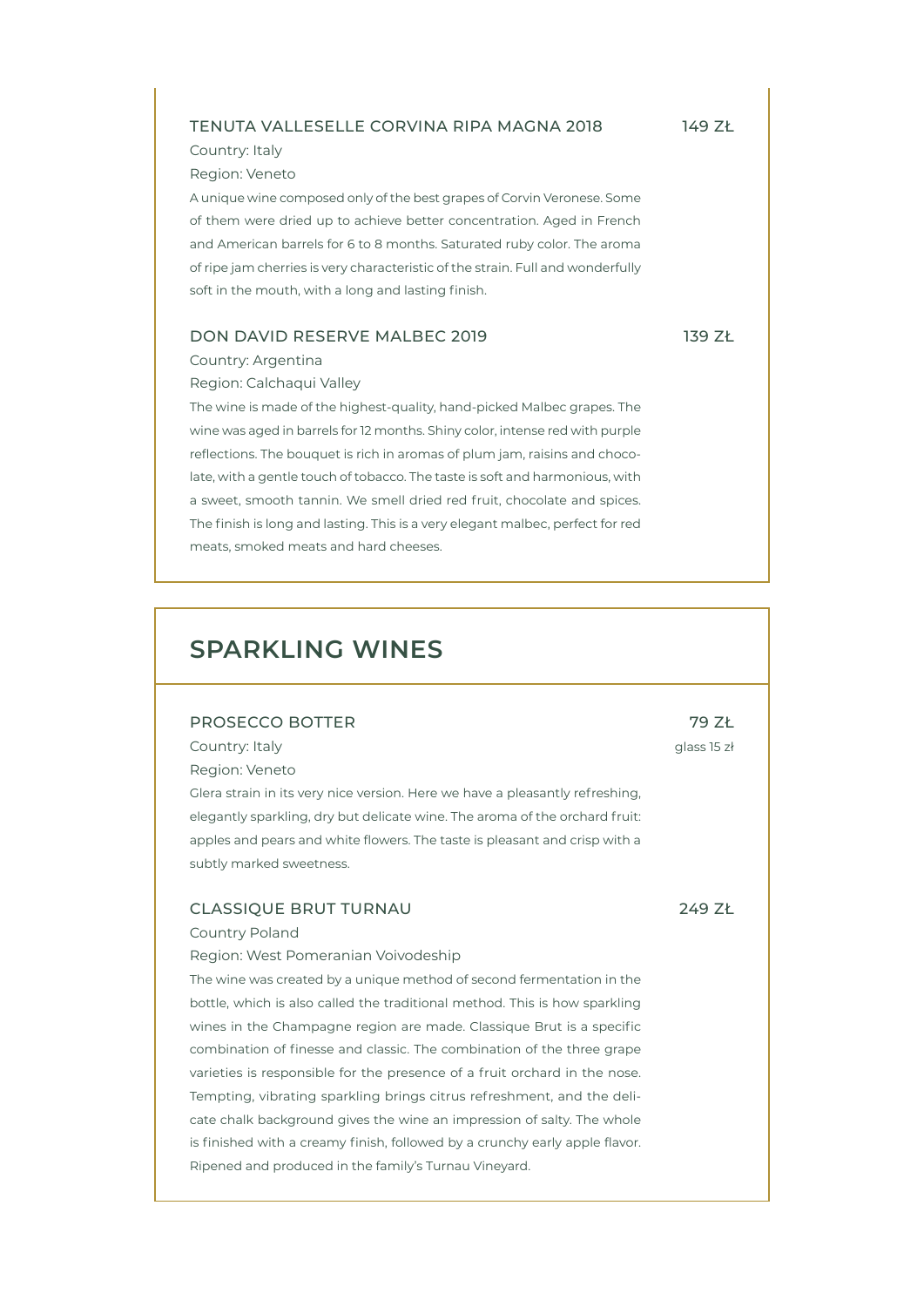## **POLISH LIQUEURS** 40cl

Liqueurs straight from Nidzicka Miodostynia, which are made on the basis of bee honey from Masurian apiaries.

| Cherry                       | 9 ZŁ  |
|------------------------------|-------|
| Quince                       |       |
| Black lilac                  |       |
| Plum                         |       |
|                              |       |
| <b>TASTING SET 4 x glass</b> | 30 ZŁ |
|                              |       |

| <b>VODKA</b> 40cl |       |
|-------------------|-------|
| Ostoya            | 12 ZŁ |
| Frant             | 23 ZŁ |
| Absolute          | 12 ZŁ |
| Absolute Elyx     | 23 ZŁ |
|                   |       |

| <b>GIN 40cl</b> |       |
|-----------------|-------|
| Beefeater       | 14 ZŁ |
| Tanqueray       | 16 ZŁ |
| Year            | 14 ZŁ |
| Gin Mare        | 25 ZŁ |
| Monkey 47       | 25 ZŁ |
|                 |       |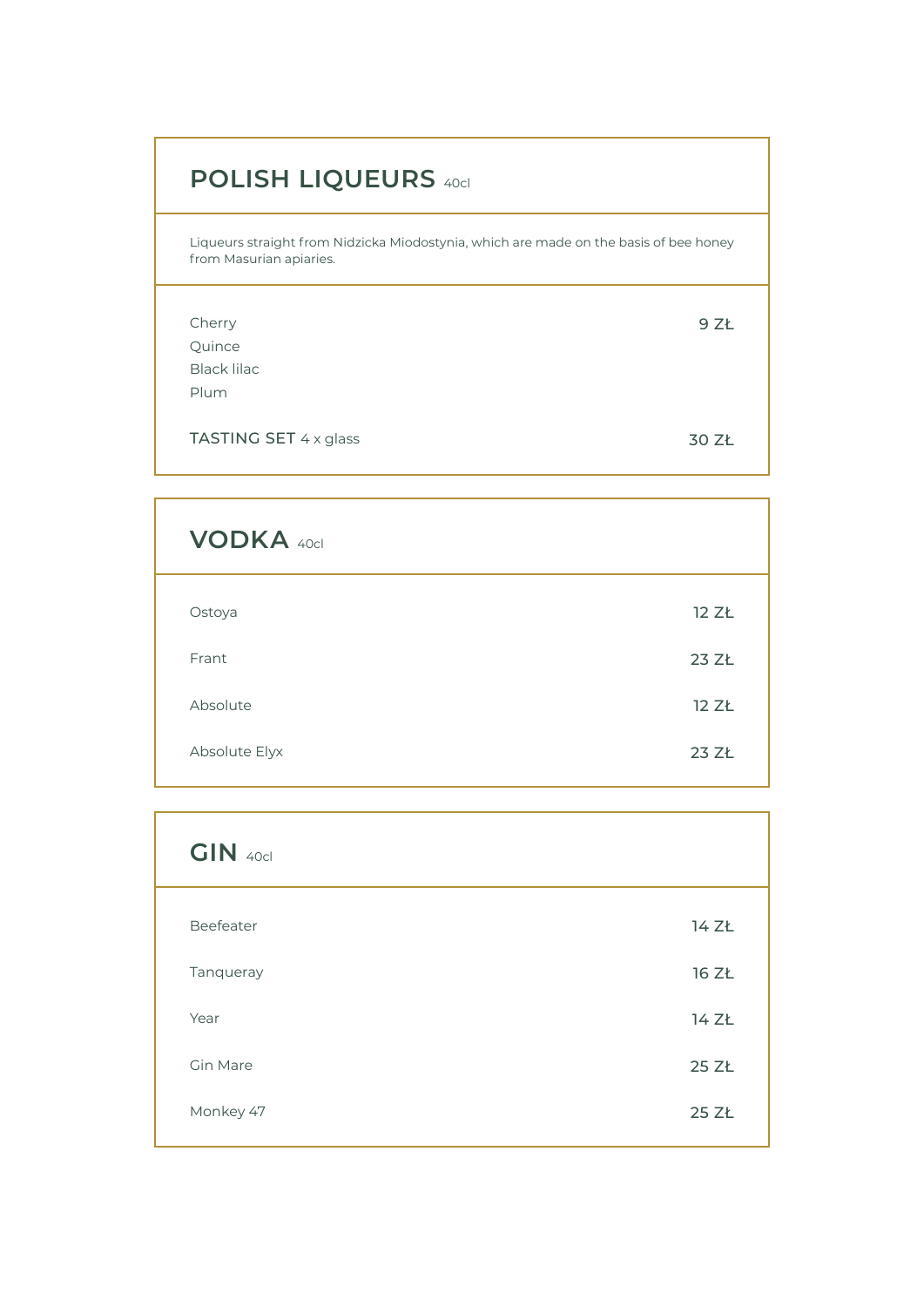| <b>RUM</b> 40cl  |       |
|------------------|-------|
| Worthy Park      | 16 ZŁ |
| Worthy Park Gold | 16 ZŁ |
| Bumbu            | 25 ZŁ |
| Bumbu XO         | 30 ZŁ |
| Clairin          | 25 ZŁ |
|                  |       |

| <b>TEQUILA 40cl</b> |       |
|---------------------|-------|
| Salitos             | 14 ZŁ |
| Cimarron            | 20 ZŁ |

| <b>MEZCAL 40cl</b> |       |
|--------------------|-------|
| N1                 | 20 ZŁ |

| <b>WHISKEY</b> 40cl |            |
|---------------------|------------|
| Ballantines 7YO     | 15 ZŁ      |
| Chivas 12 / 15YO    | 16 / 23 ZŁ |